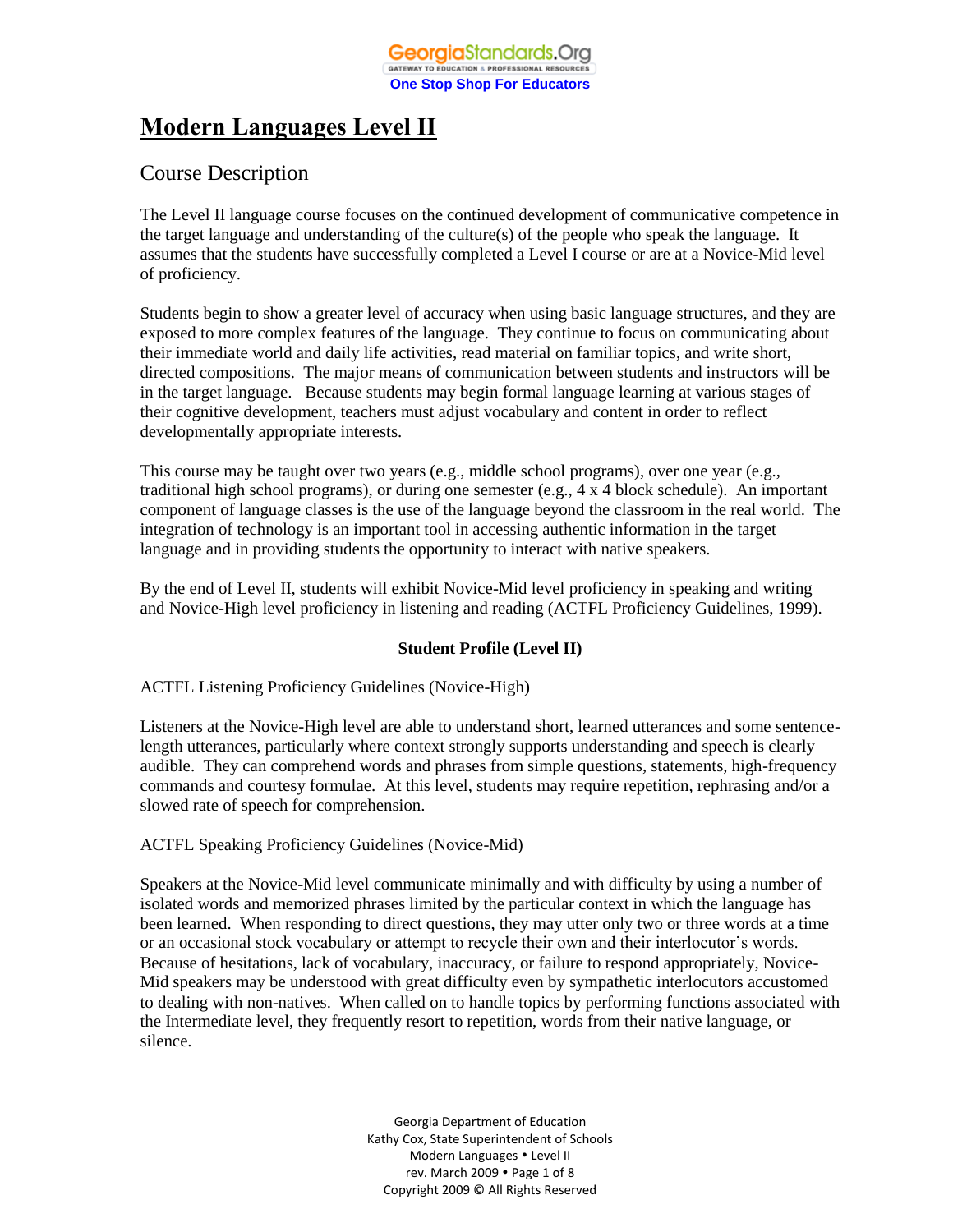

ACTFL Reading Proficiency Guidelines (Novice-High)

Readers at the Novice-High level have sufficient control of the writing system to interpret written language areas of practical need. Where vocabulary has been learned, they can read for instructional and directional purposes, standardized messages, phrases, and expressions, such as some items on menus, schedules, timetables, maps and signs. At times, but not on a consistent basis, the Novice-High reader may be able to derive meaning from material at a slightly higher level where context and/or extra linguistic background knowledge are supportive.

ACTFL Writing Proficiency Guidelines (Novice-Mid)

Writers at the Novice-Mid level are able to copy or transcribe familiar words or phrases, and reproduce from memory a modest number of isolated words and phrases in context. They can supply limited information on simple forms and documents, and other basic biographical information, such as names, numbers, and nationality. Novice-Mid writers exhibit a high degree of accuracy when writing on well-practiced, familiar topics using limited formulaic language. With less familiar topics, there is a marked decrease in accuracy. Errors in spelling or in the representation of symbols may be frequent. There is little evidence of functional writing skills. At this level, the writing may be difficult to understand even by those accustomed to reading the texts of non-natives.

> Georgia Department of Education Kathy Cox, State Superintendent of Schools Modern Languages Level II rev. March 2009 . Page 2 of 8 Copyright 2009 © All Rights Reserved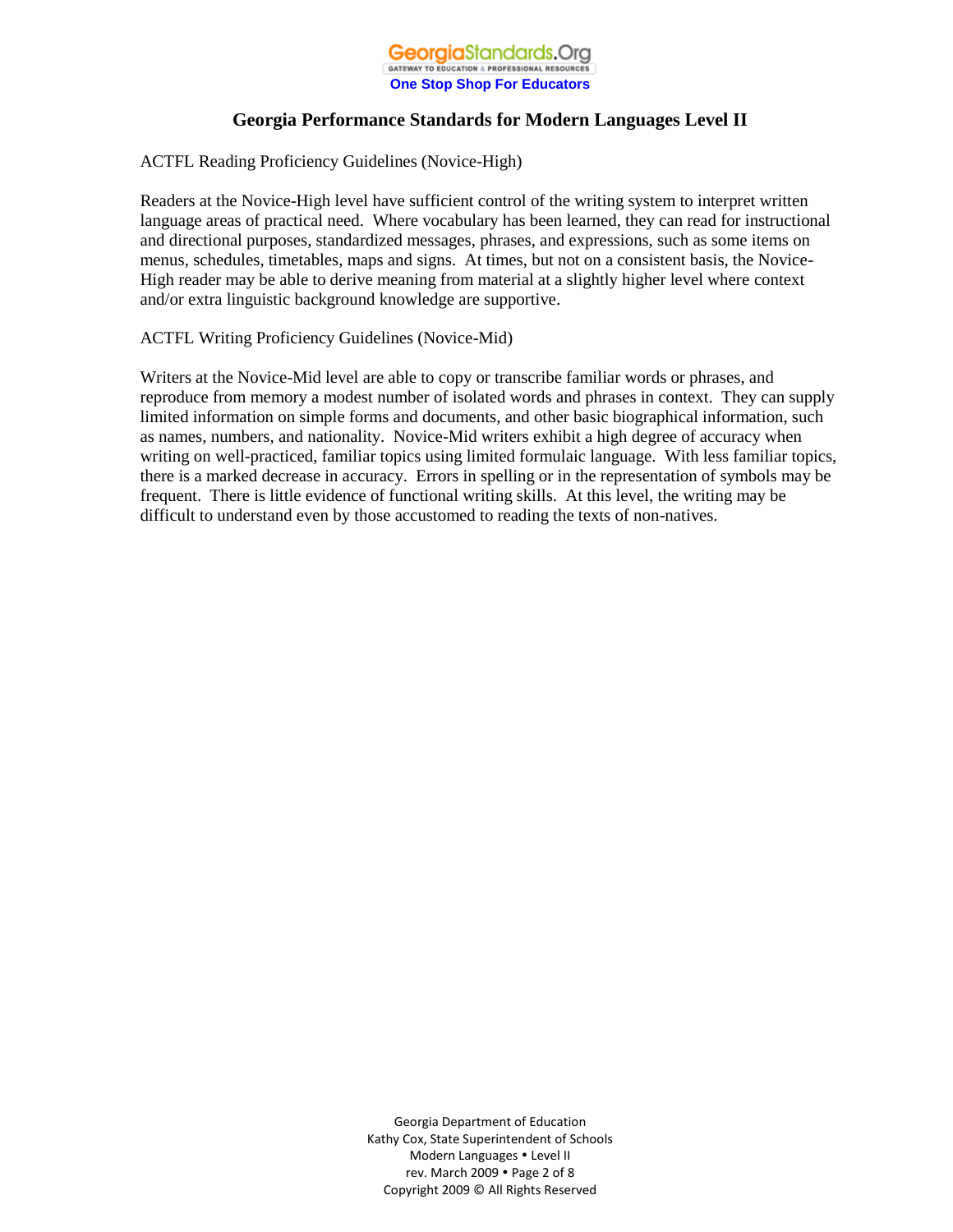

Georgia Performance Standards with Elements

#### **I. Communication**

#### **Interpersonal Mode of Communication (IP)**

- MLII.IP1 The students exchange spoken and written information in the target language, utilizing cultural references where appropriate. The students:
	- A. Express needs and preferences.
	- B. Express feelings and emotions.
	- C. Request help and clarification.
	- D. Give descriptions.
	- E. Give and follow directions and instructions.
	- F. Ask questions and provide responses based on topics such as self, others, and the immediate environment.
	- G. Ask questions and provide responses about plans and events.
- MLII.IP2 The students demonstrate skills necessary to initiate, sustain, and close oral and written exchanges in the target language. The students:
	- A. Initiate, participate in, and close an oral or written exchange.
	- B. Use simple paraphrasing to convey and comprehend messages.
	- C. Use gestures and body language to convey and comprehend messages.
	- D. Demonstrate Novice-Mid to Novice-High proficiency in oral and written exchanges with respect to proper pronunciation, intonation, and writing mechanics.

#### **Interpretive Mode of Communication (INT)**

- MLII.INT1 The students understand spoken and written language on new and familiar topics presented through a variety of media in the target language, including authentic materials. The students:
	- A. Identify main ideas and essential details when reading and listening.
	- B. Interpret culturally authentic materials and information.
	- C. Comprehend and follow oral and written instructions.
	- D. Demonstrate Novice-Mid to Novice-High proficiency in listening and reading comprehension.
- MLII.INT2 The students interpret verbal and non-verbal cues to understand spoken and written messages in the target language. The students:
	- A. Differentiate among increasingly complex statements, questions, and exclamations.

Georgia Department of Education Kathy Cox, State Superintendent of Schools Modern Languages . Level II rev. March 2009 . Page 3 of 8 Copyright 2009 © All Rights Reserved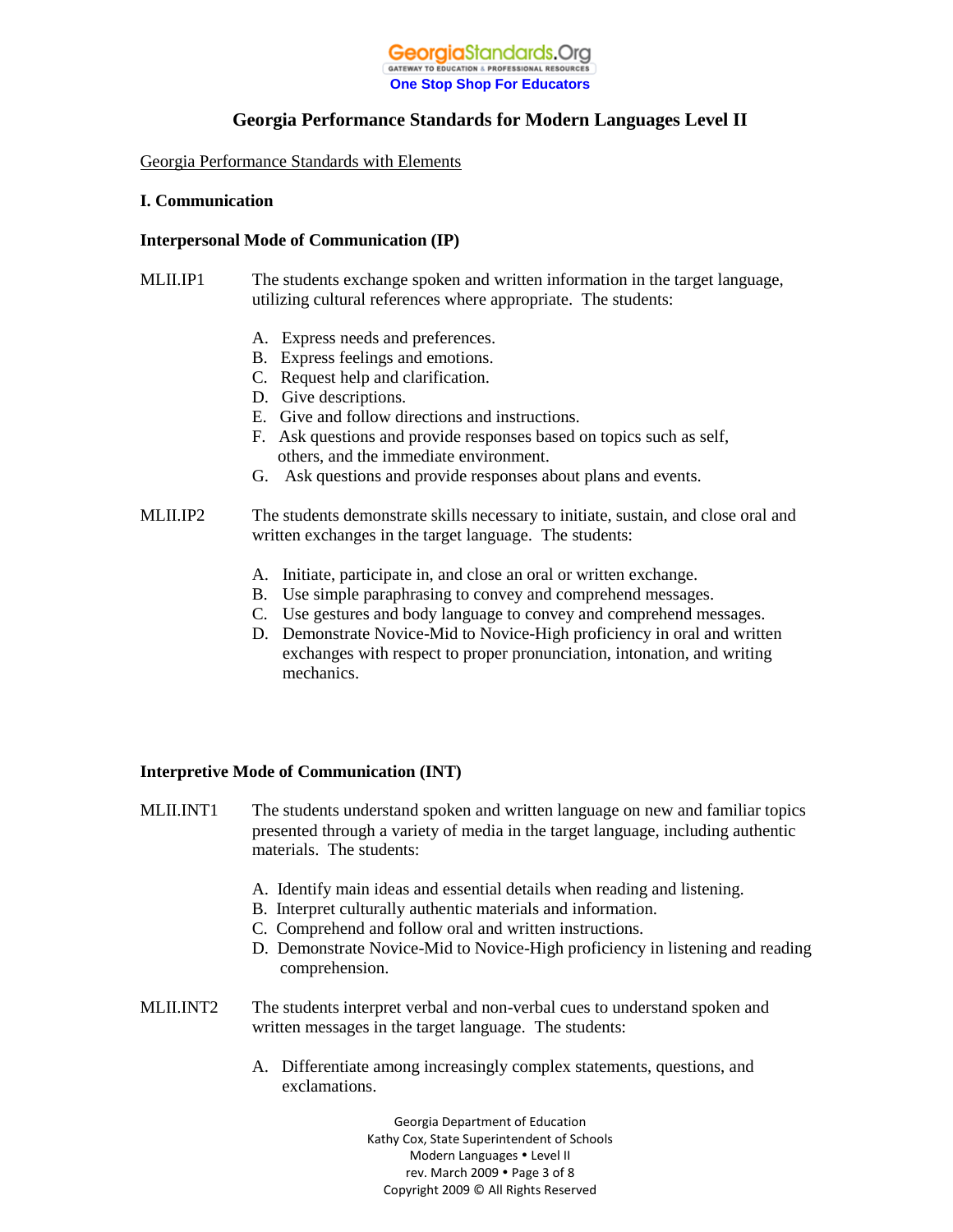

B. Interpret basic gestures, body language, and intonation that clarify a message.

#### **Presentational Mode of Communication (P)**

- MLII.P1 The students present information orally and in writing using familiar and newlyacquired vocabulary, phrases, and patterns. The students:
	- A. Relate main ideas and essential details from level-appropriate print or non print material.
	- B. Give brief, organized oral presentations, using visual and technological support as appropriate.
	- A. Write short, organized compositions, using visual and technological support as appropriate.
	- B. Demonstrate Novice-Mid to Novice-High proficiency in oral and written presentations with respect to proper pronunciation, intonation, and writing mechanics.
- MLII.P2 The students present rehearsed and unrehearsed material in the target language, such as skits, poems, short narratives, and songs. The students:
	- A. Demonstrate Novice-Mid to Novice-High proficiency in pronunciation and intonation when presenting material.
	- B. Demonstrate comprehension of material.

#### **II. Cultural Perspectives, Practices, and Products (CU)**

- MLII.CU1 The students understand perspectives, practices, and products of the cultures where the target language is spoken and how they are interrelated. The students:
	- A. Participate in real or simulated cultural events, such as family activities and holiday celebrations.
	- B. Identify patterns of behavior typically associate with cultures, such as eating and shopping customs, leisure activities, and celebration of national holidays.
	- C. Examine the influence of the geography of the countries studied on cultural elements such as food, clothing, dwellings, transportation, language, and art.

#### **III. Connections, Comparisons, and Communities (CCC)**

- MLII.CCC1 The students use information acquired in the study of the target language and information acquired in other subject areas to reinforce one another. The students:
	- A. Give examples of the influence of the target language and culture(s) on other subject areas, such as foreign words in the English language.
	- B. Relate information acquired in other subjects discussed in the language class, such as the use of the metric system.

Georgia Department of Education Kathy Cox, State Superintendent of Schools Modern Languages . Level II rev. March 2009 . Page 4 of 8 Copyright 2009 © All Rights Reserved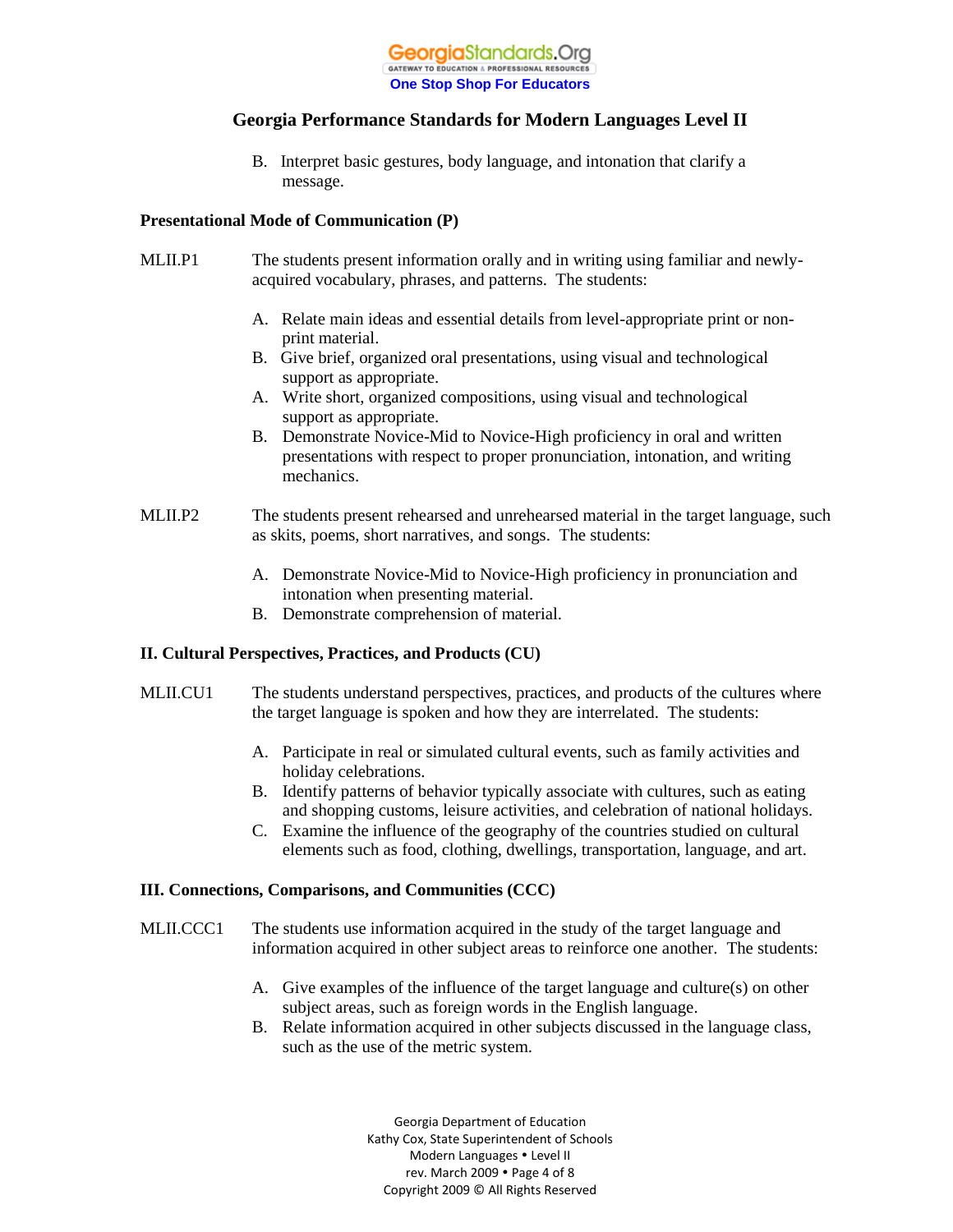

- MLII.CCC2 The students demonstrate an understanding of the similarities and differences between the culture(s) studied and those of the students' own culture. The students: A. Compare and contrast traditions, such as holidays, foods, and celebrations. B. Compare and contrast social conventions of the target culture(s) with the students' own cultures, such as handshaking and kissing on the cheek. C. Compare and contrast the geography of the countries of the target language and the students' own country and discuss its impact on culture. MLII.CCC3 The students develop a better understanding of the English language through the study of the target language. The students: A. Compare vocabulary usage and structural patterns of the target language with English. B. Use level-appropriate idiomatic expressions in the target language. MLII.CCC4 The students identify current events and issues in the target culture(s). The students: A. Give information regarding major current events of the target culture(s). B. Understand the impact of major current events on the target culture(s). MLII.CCC5 The students develop and apply target language skills and cultural knowledge beyond the classroom setting for recreational, educational, and occupational purposes. The students:
	- A. Illustrate how the target language and culture(s) studied are evident in and through media, entertainment, and technology.
	- B. Locate and use resources in the target language, such as individuals and organizations accessible through the community or the Internet to reinforce basic cultural knowledge.

Georgia Department of Education Kathy Cox, State Superintendent of Schools Modern Languages . Level II rev. March 2009 . Page 5 of 8 Copyright 2009 © All Rights Reserved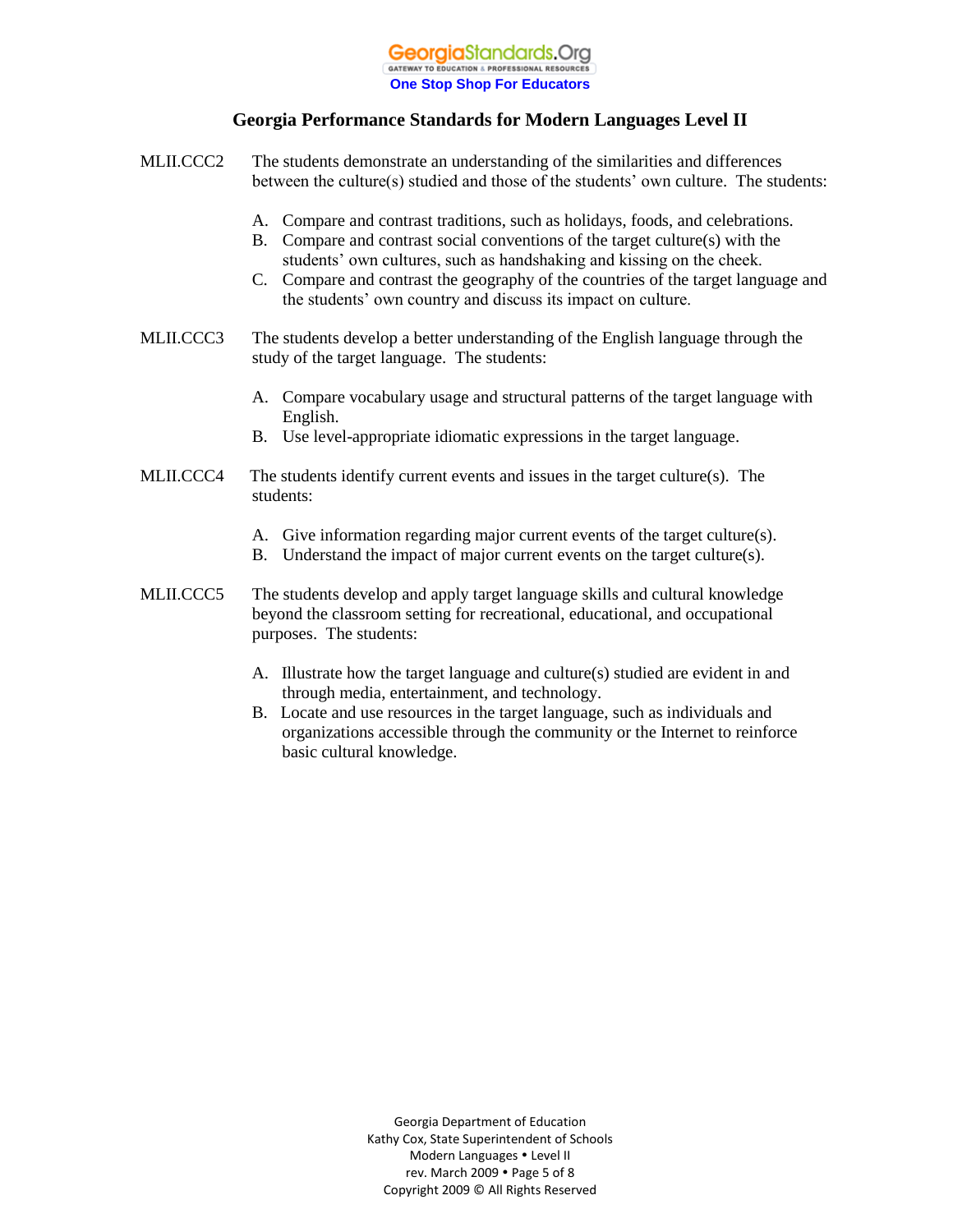

#### **Modern Languages Level II: Summary of Skills Developed**

Typical Level II students will exhibit varying levels of proficiency. The following list is intended to guide instruction and to assist teachers with their planning by providing a two-page reference to the elements described in the Georgia Performance Standards for Modern Languages, Level II.

#### **Skills developed in Level II**

| The students: |                                                                                                                                                                                       |
|---------------|---------------------------------------------------------------------------------------------------------------------------------------------------------------------------------------|
| MLII.IP1A     | Express needs and preferences.                                                                                                                                                        |
| MLII.IP1B     | Express feelings and emotions.                                                                                                                                                        |
| MLII.IP1C     | Request help and clarification.                                                                                                                                                       |
| MLII.IP1D     | Give descriptions.                                                                                                                                                                    |
| MLII.IP1E     | Give and follow directions and instructions.                                                                                                                                          |
| MLII.IP1F     | Ask questions and provide responses based on topics such as self, others, and<br>the immediate environment.                                                                           |
| MLII.IP1G     | Ask questions and provide responses about plans and events.                                                                                                                           |
| MLII.IP2A     | Initiate, participate in, and close an oral or written exchange.                                                                                                                      |
| MLII.IP2B     | Use simple paraphrasing to convey and comprehend messages.                                                                                                                            |
| MLII.IP2C     | Use gestures and body language to convey and comprehend messages.                                                                                                                     |
| MLII.IP2D     | Demonstrate Novice-Mid to Novice-High proficiency in oral and written<br>exchanges with respect to proper pronunciation, intonation, and writing<br>mechanics.                        |
| MLII.INT1A    | Identify main ideas and essential details when reading and listening.                                                                                                                 |
| MLII.INT1B    | Interpret culturally authentic materials and information.                                                                                                                             |
| MLII.INT1C    | Comprehend and follow oral and written instructions.                                                                                                                                  |
| MLII.INT1D    | Demonstrate Novice-Mid to Novice-High proficiency in listening, viewing,<br>and reading comprehension.                                                                                |
| MLII.INT2A    | Differentiate among increasingly complex statements, questions, and<br>exclamations.                                                                                                  |
| MLII.INT2B    | Interpret basic gestures, body language, and intonation that clarify a message.                                                                                                       |
| MLII.P1A      | Relate main ideas and essential details from level-appropriate print or non-<br>print material.                                                                                       |
| MLII.P1B      | Give brief, organized oral presentations, using visual and technological<br>support as appropriate.                                                                                   |
| MLII.P1C      | Write short, organized compositions, using visual and technological support                                                                                                           |
| MLII.P1D      | as appropriate.<br>Demonstrate Novice-Mid to Novice-High proficiency in oral and written<br>presentations with respect to proper pronunciation, intonation, and writing<br>mechanics. |
| MLII.P2A      | Demonstrate Novice-Mid to Novice-High proficiency in pronunciation and<br>intonation when presenting material.                                                                        |
| MLII.P2B      | Demonstrate comprehension of material.                                                                                                                                                |
| MLII.CU1A     | Participate in real or simulated cultural events, such as family activities and                                                                                                       |
|               | holiday celebrations.                                                                                                                                                                 |
| MLII.CU1B     | Identify patterns of behavior typically associated with cultures, such as eating<br>and shopping customs, leisure activities, and celebration of national holidays.                   |

Georgia Department of Education Kathy Cox, State Superintendent of Schools Modern Languages . Level II rev. March 2009 . Page 6 of 8 Copyright 2009 © All Rights Reserved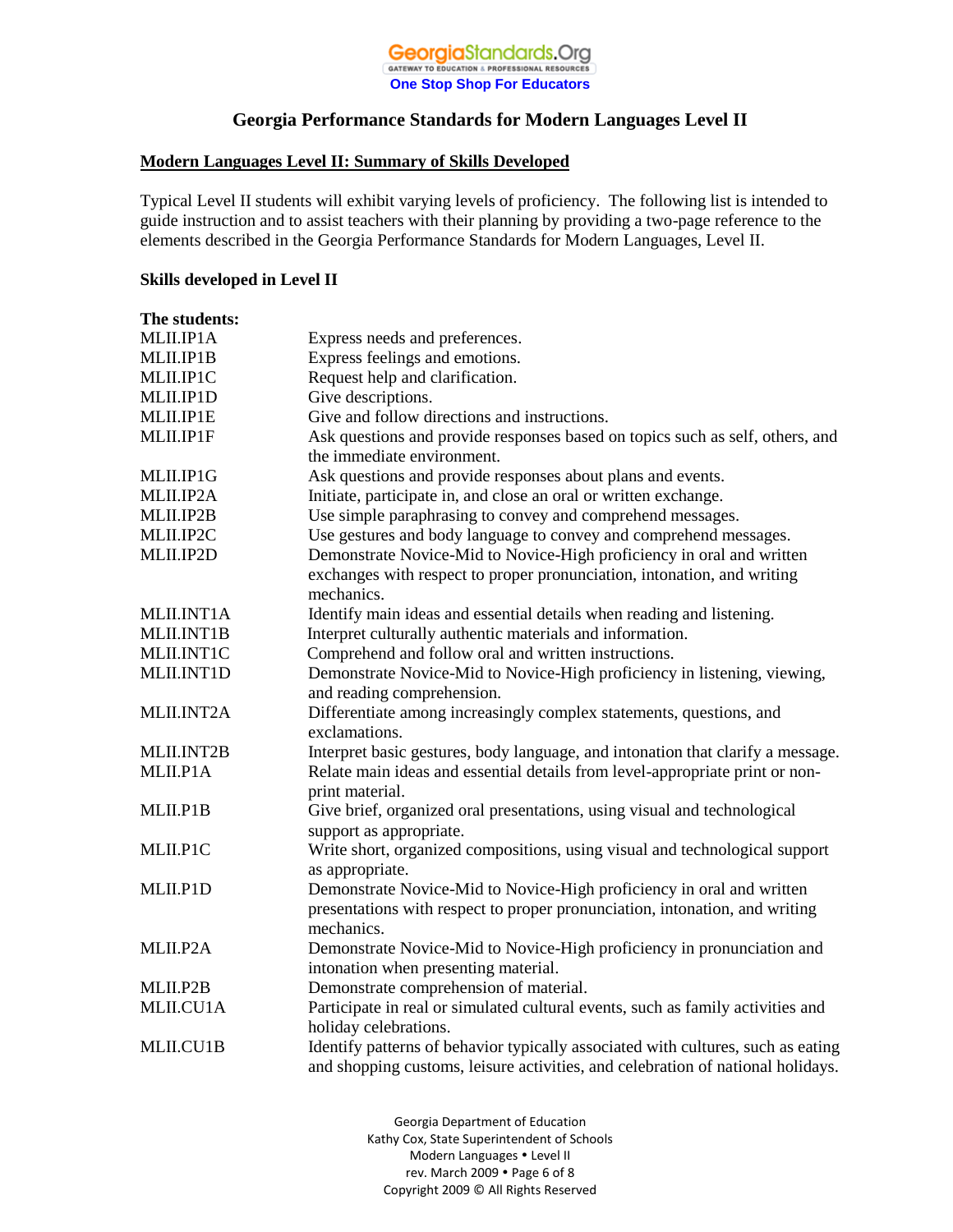# **GeorgiaStandards.Org**<br> **One Stop Shop For Educators**

# **Georgia Performance Standards for Modern Languages Level II**

| MLII.CU1C  | Examine the influence of the geography of the countries studied on cultural<br>elements such as food, clothing, dwellings, transportation, language, and art. |
|------------|---------------------------------------------------------------------------------------------------------------------------------------------------------------|
| MLII.CCC1A | Give examples of the influence of the target language and culture(s) on other<br>subject areas, such as foreign words in the English language.                |
| MLII.CCC1B | Relate information acquired in other subjects discussed in the language class,<br>such as use of the metric system.                                           |
| MLII.CCC2A | Compare and contrast traditions, such as holidays, foods, and celebrations.                                                                                   |
| MLII.CCC2B | Compare and contrast social conventions of the target culture(s) with the<br>students' own cultures, such as handshaking and kissing on the cheek.            |
| MLII.CCC2C | Compare and contrast the geography of countries of the target language and<br>the students' own country and discuss its impact on culture.                    |
| MLII.CCC3A | Compare vocabulary usage and structural patterns of the target language with<br>English.                                                                      |
| MLII.CCC3B | Use level-appropriate idiomatic expressions in the target language.                                                                                           |
| MLII.CCC4A | Give information regarding major current events of the target culture(s).                                                                                     |
| MLII.CCC4B | Understand the impact of major current events of the target culture(s).                                                                                       |
| MLII.CCC5A | Develop and apply target language skills and cultural knowledge beyond the<br>classroom setting for recreational, educational, and occupational purposes.     |
| MLII.CCC5B | Illustrate how the target language and culture(s) studied are evident in and<br>through media, entertainment, and technology.                                 |
| MLII.CCC5C | Locate and use resources in the target language, such as individuals and<br>organizations accessible through the community.                                   |

Georgia Department of Education Kathy Cox, State Superintendent of Schools Modern Languages Level II rev. March 2009 . Page 7 of 8 Copyright 2009 © All Rights Reserved